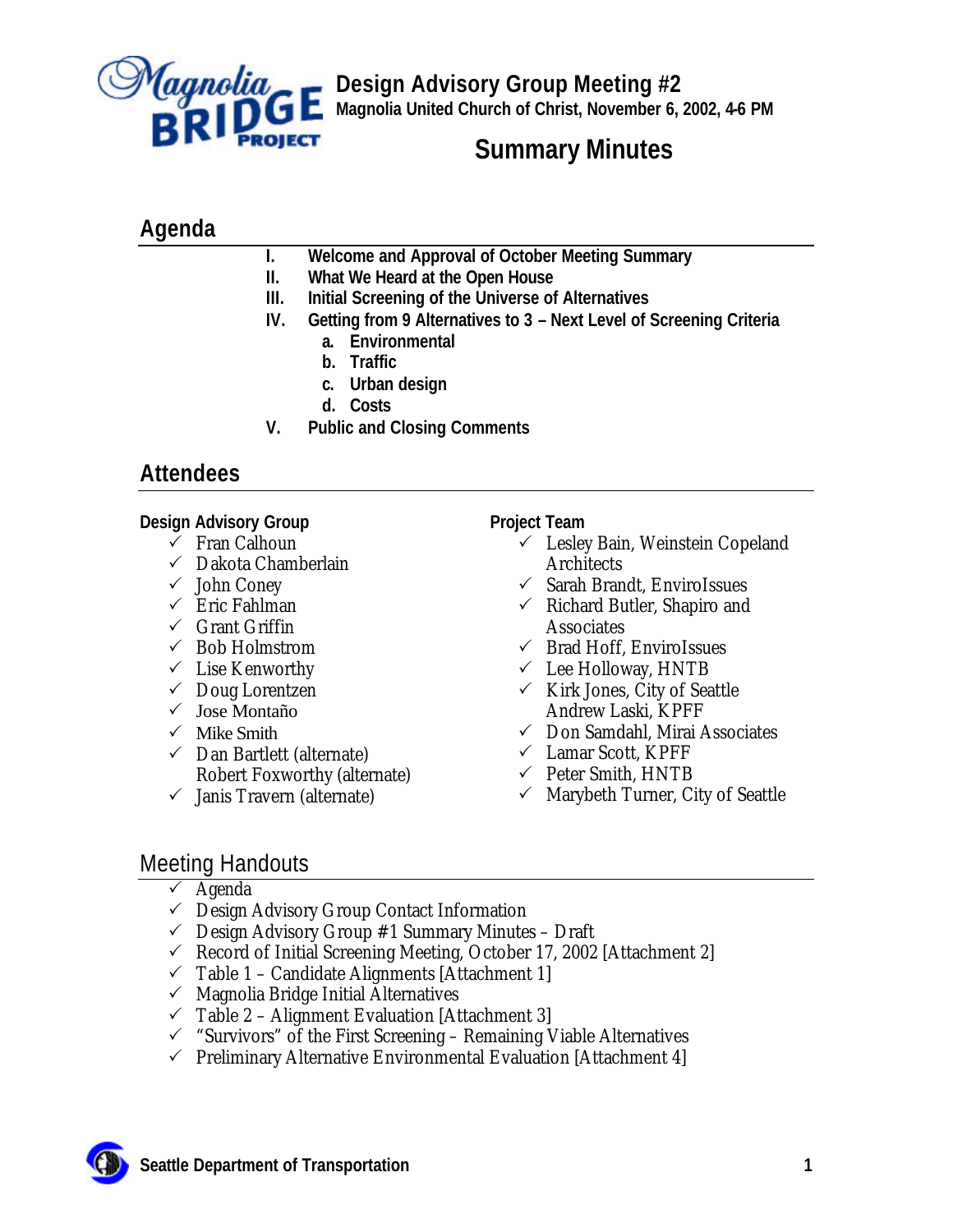# I. Welcome and Approval of October Meeting Summary

### **Brad Hoff, EnviroIssues – Facilitator**

Brad welcomed the group and walked through the agenda. He explained that there was a lot of information to get through during the meeting, and that it would set the stage for the coming month's efforts to limit the field of alternatives to three. During the next month, the project team will also focus attention on the second open house (the design advisory group will preview the information at the December meeting). Brad asked the group if there were any major issues to be corrected in the summary of the first design advisory group. No issues were identified.

**Conclusion: With the meeting introduction and summary approval complete, Brad introduced Sarah Brandt to summarize the results of the first project open house (October 9, 2002).**

# II. What We Heard at the Open House

#### **Sarah Brandt, EnviroIssues**

Sarah provided a brief summary of what the project team heard at the first project open house held on October 9, 2002, at the Blaine School in Magnolia. She brought to attention three highlights from the open house:

- 1. The turnout and interest at the open house were much greater than expected (the project team estimates that nearly 200 people attended).
- 2. The project team did not hear many new ideas at the open house that had not already been brought to light during stakeholder interviews and the first design advisory group meeting. (Sarah thanked the group for the comprehensive information they have provided thus far, which made the project team feel very prepared for the open house.)
- 3. The project team heard from several people at the open house that they appreciated the open and transparent process that has been developed for replacing the Magnolia Bridge.

Sarah then identified key points that were emphasized repeatedly on comment forms and flipcharts during the meeting. Important factors included maintaining access to Magnolia during construction (i.e., keeping the bridge open until the new facility is operational), minimizing neighborhood impacts, and enhancing local traffic flow. Attendees were also excited about the new facility's ability to provide increased safety (both seismically and through providing better emergency access).

One of the primary project challenges mentioned included reaching consensus among many different stakeholders, and selecting a preferred alternative that will be fair to all involved (i.e., that was not unduly influenced by "not in my backyard" sentiments or by the group(s) that spoke most loudly during the process). Flipcharts repeated many of the same ideas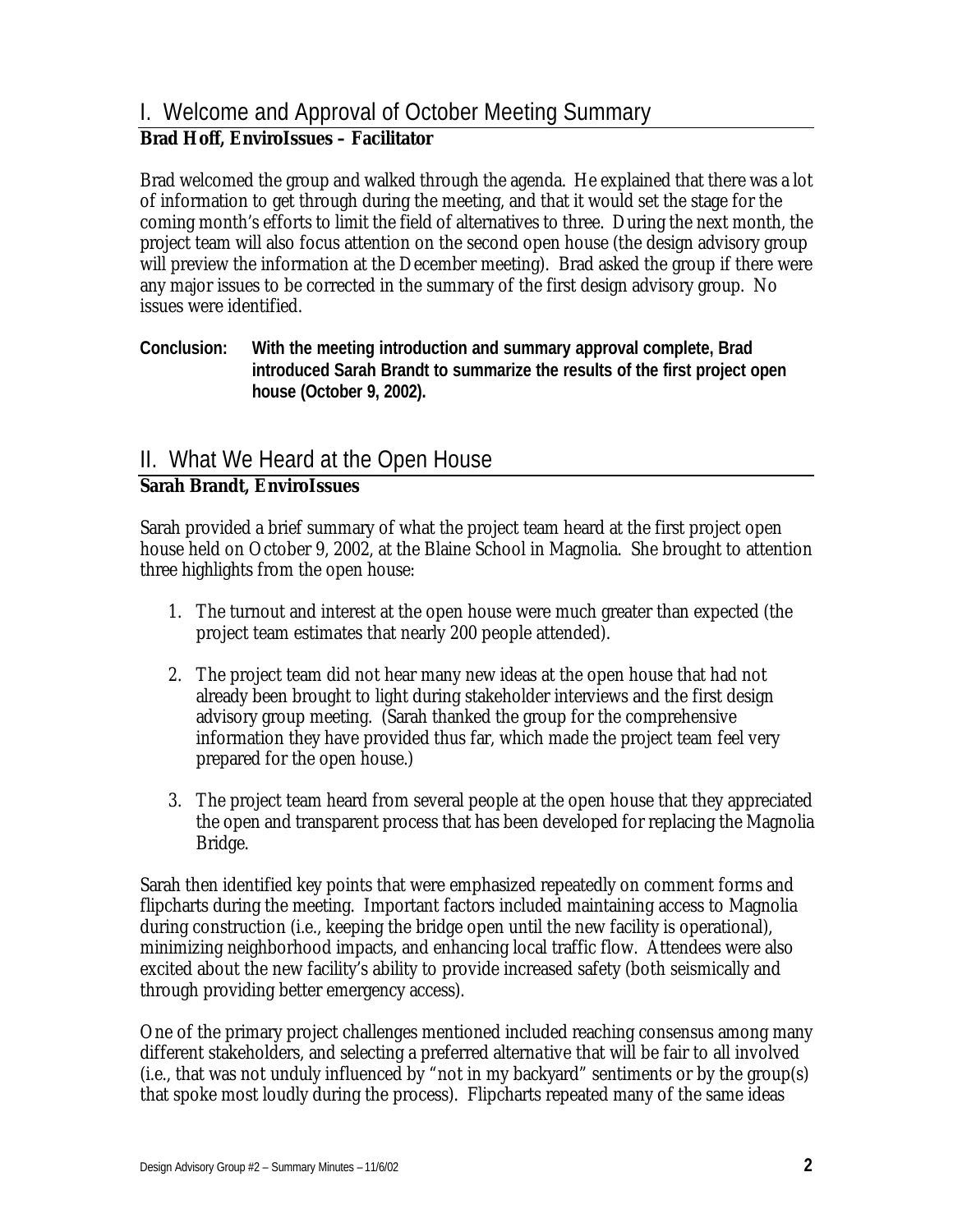expressed in the comment forms, with increased emphasis placed on bicycle and pedestrian facilities, as well as on open space and parks issues.

**Conclusion: There were no questions from the group. Brad Hoff introduced Lamar Scott to discuss the initial screening process.**

# III. Initial Screening of the Universe of Alternatives **Lamar Scott, KPFF**

Lamar explained that on October 17, members of the project team convened to develop a "universe of alignment alternatives" and to begin the initial screening process. KPFF presented 22 different alignment ideas that they had developed, and the team identified additional possibilities at the meeting to arrive at a universe of 25 alternatives (see Attachment 1, *Table 1 – Candidate Alignments*, for a brief summary of each alternative). After identifying the universe of alternatives, the team developed fatal flaw criteria to begin the screening process. Please see Attachment 2, *Record of Meeting – October 17, 2002*, for the complete list of fatal flaw criteria.

The team then compared the universe of 25 alternatives against the fatal flaws list and eliminated alternatives that did not meet the criteria. The team also identified several assumptions to help guide the selection of "survivors" (alignments still considered viable after the first screening). These assumptions are described in Attachment 2.

Lamar then briefly described the eliminated alignments and explained the fatal flaws associated with each. Kirk Jones directed the design advisory group to a handout titled *Table 2 – Alignment Evaluation*, which summarized the evaluation (see Attachment 3). (The fatal flaws listed by number in the table are described in Attachment 2.) Group members were provided small copies of the eliminated alternatives, and larger, more detailed copies of "survivors" for closer examination.

Lamar explained that this initial screening stage is a matter of getting ideas on paper. The next step, which will occur in the coming month, is to look more closely at the survivors compared with the criteria that are developed (see section IV). Preliminary grade evaluations already indicate that some of the survivors might not work very well.

The remaining alternatives include the following:

**Alignment A** is essentially the existing bridge where it is currently located (reflecting the fact that the bridge must move slightly to the north or south to allow construction while keeping the existing bridge open). This alignment presents a bit of difficulty connecting to 15<sup>th</sup> Avenue and Magnolia because it would require connection to fixed points at the ends (the existing bridge endpoints), which would make it tough to quickly connect the new bridge's ends without disrupting traffic. A second problem occurs with how to get bridge ramps down to grade on the Port property; the ramps would need to be pushed far to the east to meet grade requirements.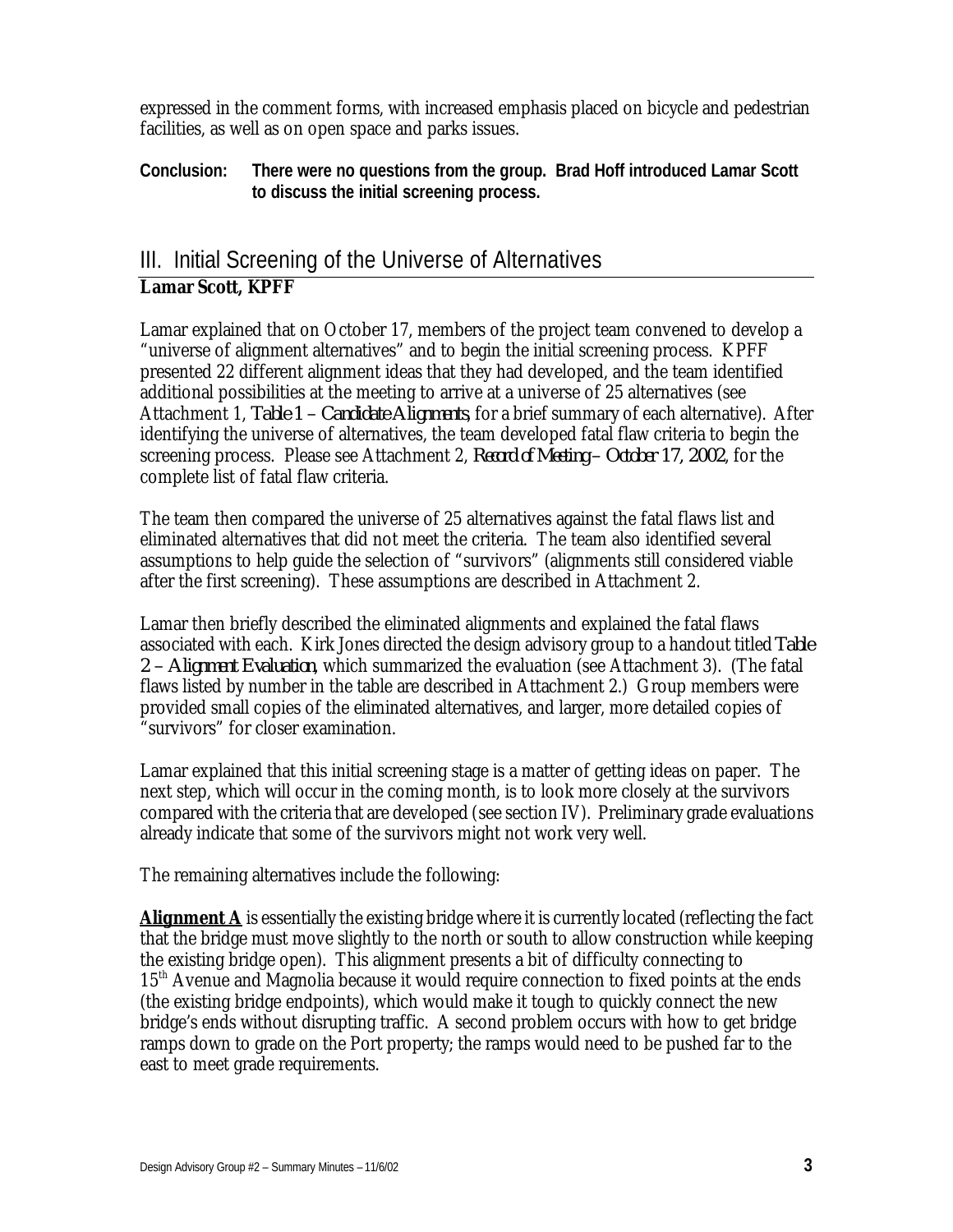**Alignment B** relies on the same existing alignment and connection to  $15<sup>th</sup>$  Avenue as the existing bridge, but would descend to ground level as soon as the route crosses over the tracks. The alignment then runs along the marina and waterfront, sweeps around the bluff, and by some means makes a connection to  $32<sup>nd</sup>$  (with a structure or cut-and-fill situation).

**Alignment C** is not looking great after further evaluation. The route would cross the railroad, and quickly head to grade (like Alternative B). The route would then climb the bluff to Magnolia, sweeping north-to-south and connecting with the existing western endpoint. To get enough length to run up the slope into Magnolia, the alignment would have to go very far north. While these are just guesses at exact routes, it is assumed that alternative C would allow connection to a future grid in the Port/uplands property.

**Alignment D** would include a sweeping curve north of the existing bridge that would allow the facility to make a run up the Magnolia hill at an appropriate grade. The problem with this alignment is that it would have a good bit of impact on the tank farm, which would raise significant hazardous waste and contaminated soils issues. The alignment could be pulled further north to avoid the farm, but the further north it is pushed, the longer the bridge span must be to cross the rail yard. Alternative D will take more refinement, but would likely make the same connection on the bluff as the current bridge does.

**Alignment E** would connect across the rail yard further north than the existing bridge at Wheeler. Because of the grade at Wheeler, the route could run flat to get over the rail yard and then begin to climb to get to Thorndyke. This alignment has problems getting from Thorndyke down to grade-level on the Port/uplands property due to grade constraints.

**Alignment F** includes a couple of variations. The alignment would make a connection over the railroad at Armory, and begin to rise to Thorndyke further north than Alignment E. One advantage of this alignment is the fact that it crosses the rail yard at a narrower point than more southern alignments. [If the final alignment were built further south, the bridge would need to be thicker to meet grade requirements to get up and over the rail yard.] The project team will soon determine if Alternative F is practical traffic-wise. This alternative could become either a temporary alternative if the existing bridge must be closed to construct the new facility, or it could become the fourth access point.

**Alternative G** crosses the rail yard at Armory, turns south, and runs along the bluff up the hill towards the existing connection point. The problem with this alignment is it requires a long span to cross the railroad.

**Alignment H** is a combination of two connection points, with the first using the Galer flyover to get across  $15<sup>th</sup>$  Avenue, running along the railroad tracks, and creating a bridge that bows to the north and connects at the location of the current bridge. Because this connection would not provide enough capacity, it would be supplemented with a second, northern crossing that would tie into Thorndyke.

**Alignment I** makes a connection across the railroad at 15<sup>th</sup> Avenue/Armory and ties into Magnolia at Thorndyke/Boston. The problems with this alignment are (1) it crosses the rail at its widest point, (2) from Thorndyke the grades won't allow connection to the Port property at-grade, and (3) the route must rely on other means of connecting to the marina.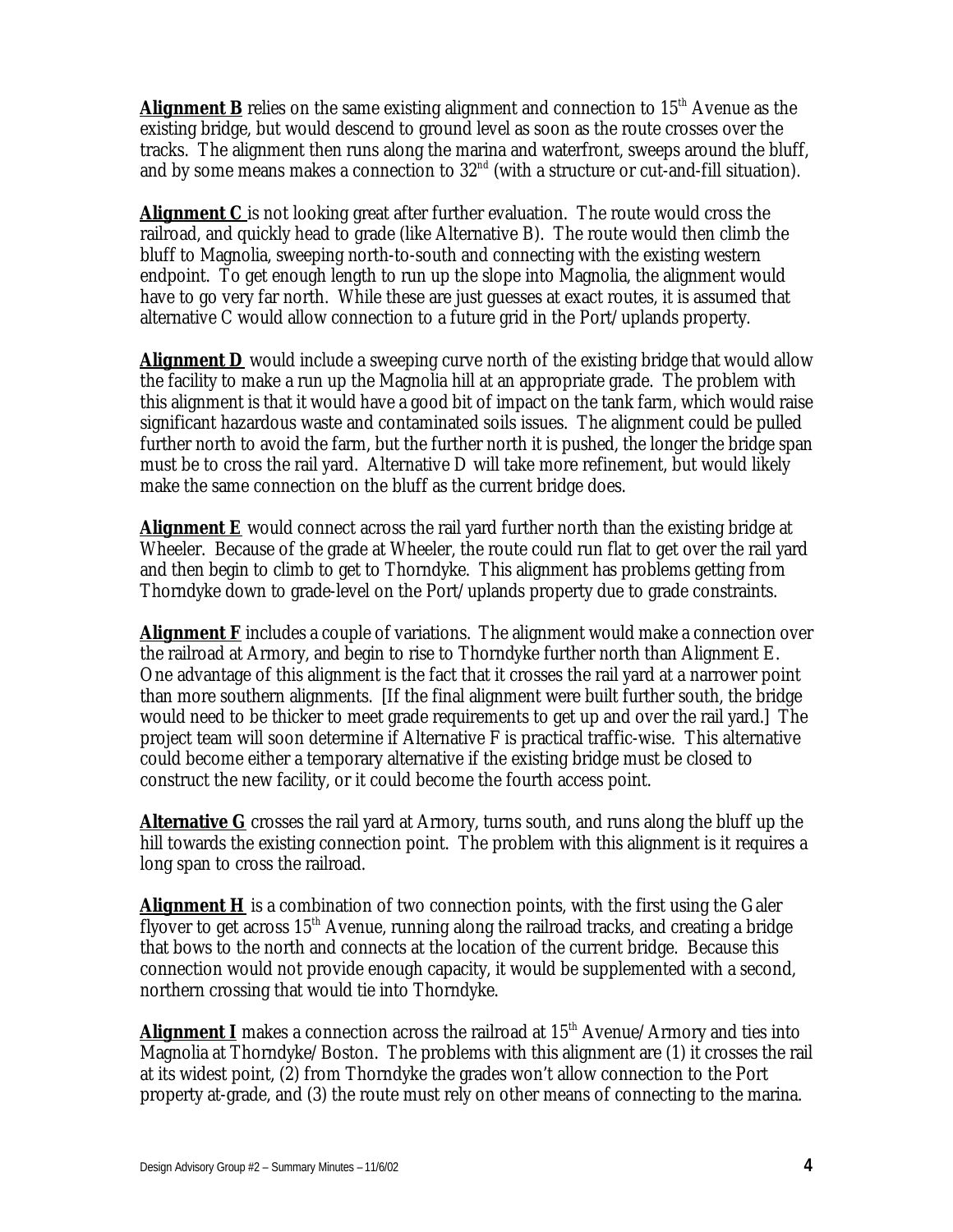Brad asked if there were any question, and if the project team was on the mark in proposing these alignments for further study.

| Coney        | Did you include a fatal flaw criterion that addresses a fourth access point?<br>Why doesn't clogging of the other two access points when the third is closed<br>count as a fatal flaw?                                                                                                                                                                                                                                          |
|--------------|---------------------------------------------------------------------------------------------------------------------------------------------------------------------------------------------------------------------------------------------------------------------------------------------------------------------------------------------------------------------------------------------------------------------------------|
| Holloway     | The fourth access point is indirectly included in other fatal flaws.                                                                                                                                                                                                                                                                                                                                                            |
| Coney        | What is the difference between the survivors presented on the 8.5"x11"<br>sheets and the larger sheets that Lamar provided?                                                                                                                                                                                                                                                                                                     |
| Jones        | If you'll notice on the smaller survivor sheets, some of the numbered<br>alternatives are considered as parts of one final alignment option. The<br>survivors presented in the 8.5"x11" sheets have been combined to form the<br>final lettered options that Lamar provided on the larger sheets. Lamar<br>mentioned grades and how they apply. Grades play a role in how long a<br>structure is needed to get to ground level. |
| Holmstrom    | Would you be using part of the existing bridge for Alignment B?                                                                                                                                                                                                                                                                                                                                                                 |
| <b>Scott</b> | The seat of my pants guess is that we wouldn't. The existing bridge doesn't<br>have the required useful life. We would use the existing bridge while building<br>the new facility and still have the complexity of making a connection at<br>flyover.                                                                                                                                                                           |
| Fahlman      | Under Alternative D, what's the advantage of bowing the alignment to the<br>north?                                                                                                                                                                                                                                                                                                                                              |
| <b>Scott</b> | The bow allows better connections in the lowlands and a better eastern<br>connection to $15^{\text{th}}$ .                                                                                                                                                                                                                                                                                                                      |
| <b>Bain</b>  | The bow also allows more waterfront area for various uses.                                                                                                                                                                                                                                                                                                                                                                      |
| Holmstrom    | Have you looked at the kind of connection that Alternative E will provide to<br>east Magnolia and the Village?                                                                                                                                                                                                                                                                                                                  |
| <b>Scott</b> | No, not at this point (we've just done the fatal flaw analysis). That will be<br>something we do in the next step.                                                                                                                                                                                                                                                                                                              |
| Coney        | Will Alternative E allow for entry onto $15th$ southbound?                                                                                                                                                                                                                                                                                                                                                                      |
| Jones        | Yes, one of the assumptions we made at the beginning was that any<br>replacement facility would connect to 15 <sup>th</sup> Avenue southbound.                                                                                                                                                                                                                                                                                  |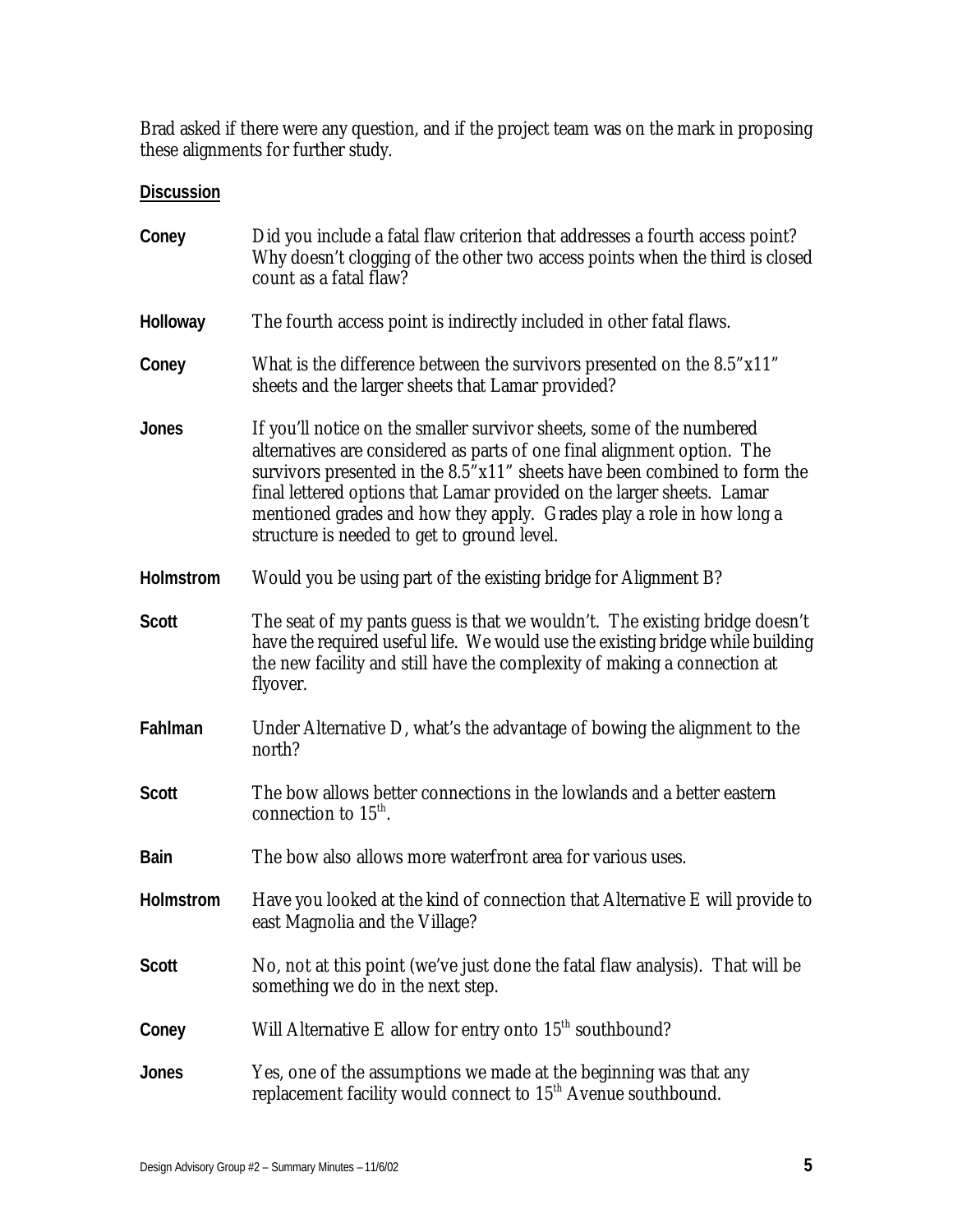| Chamberlain  | In terms of Alternative F, I'm assuming if we use it, we would also create<br>some other route to serve southern Magnolia?                                                                                                                                                                                                                                                                                                                              |
|--------------|---------------------------------------------------------------------------------------------------------------------------------------------------------------------------------------------------------------------------------------------------------------------------------------------------------------------------------------------------------------------------------------------------------------------------------------------------------|
| Holloway     | We're not sure of that yet, but we could morph a couple of alternatives that<br>would serve the south.                                                                                                                                                                                                                                                                                                                                                  |
| Chamberlain  | Does Alternative F serve the marina?                                                                                                                                                                                                                                                                                                                                                                                                                    |
| <b>Jones</b> | No, not directly, but if the bridge were removed, you could add a surface<br>street or system to connect and provide access to the marina.                                                                                                                                                                                                                                                                                                              |
| <b>Scott</b> | We'll be asking in the next step if Alternative F is feasible as a main<br>connection. We may decide that it would be better as a supplement to<br>another alignment.                                                                                                                                                                                                                                                                                   |
| Fahlman      | What do you mean when you say Alternative H doesn't have enough<br>capacity?                                                                                                                                                                                                                                                                                                                                                                            |
| <b>Scott</b> | The Galer flyover was not designed to accommodate as much traffic as the<br>Magnolia Bridge traffic, only a small subset of travelers (e.g., those going to<br>the piers, marina, etc.).                                                                                                                                                                                                                                                                |
| Coney        | How will surface routes work in the Port's property. Does your vagueness<br>hint that the city doesn't have an agreement with the Port?                                                                                                                                                                                                                                                                                                                 |
| Chamberlain  | Nope, we don't have a plan yet because we're too early in the master<br>planning process.                                                                                                                                                                                                                                                                                                                                                               |
| Holloway     | Also, identifying the Port's plan is not our objective.                                                                                                                                                                                                                                                                                                                                                                                                 |
| Kenworthy    | The presentations were very helpful, but it was tough to look up and down<br>between the boards and handouts and get everything. I haven't had a chance<br>to digest the information yet, and I would appreciate a piece that summarizes<br>the advantages and disadvantages of each route that Lamar has just<br>explained. It would be helpful to receive it before the next meeting so we<br>could digest and study the information in the analysis. |
| Jones        | We'll have a first cut at the next level of screening available before the next<br>meeting.                                                                                                                                                                                                                                                                                                                                                             |
| <b>Scott</b> | And at this point these are my "engineering shots from the hip." I was trying<br>to provide a narrative of each alignment, but we still have a lot of work to do.                                                                                                                                                                                                                                                                                       |
| Kenworthy    | I understand that, but because at base this is an engineering project, it would<br>be helpful to better understand the fatal flaws that will eliminate certain<br>options.                                                                                                                                                                                                                                                                              |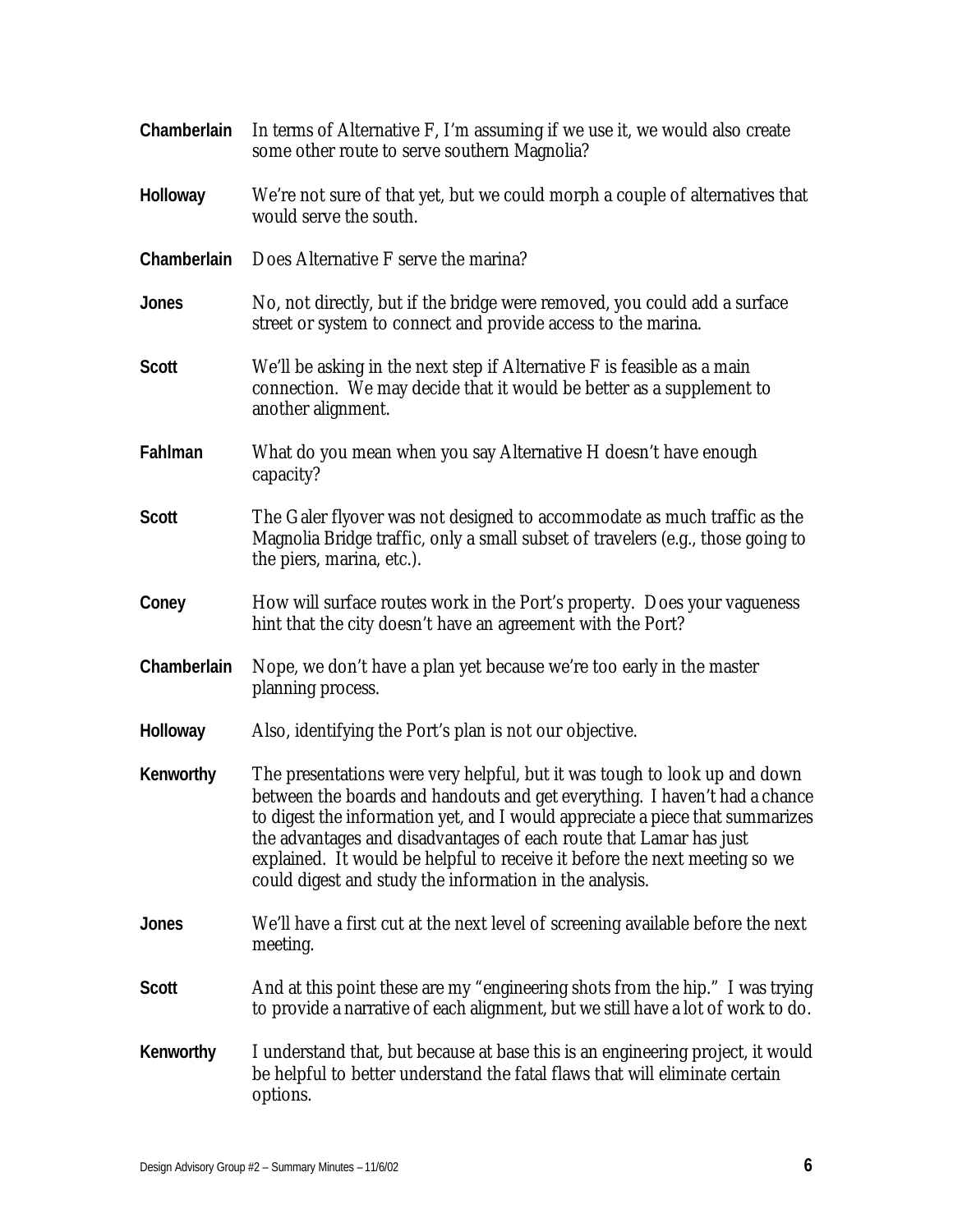| <b>Bartlett</b> | Have you given consideration to bringing the alignment to the very top of<br>the Magnolia bluff, but dropping it down and carrying the grade further into<br>Magnolia (through a ditch).                                                                                                                                                      |
|-----------------|-----------------------------------------------------------------------------------------------------------------------------------------------------------------------------------------------------------------------------------------------------------------------------------------------------------------------------------------------|
| Jones           | If we see that modifying the grade would work or help us, we might consider<br>it, but we're too early in the process for that kind of detail.                                                                                                                                                                                                |
| Scott           | There are still many unrefined details that we'll be working on in the next<br>month.                                                                                                                                                                                                                                                         |
| Fahlman         | In regards to the north/south route through the Port's property, cyclists<br>wouldn't like a more northern facility if the north/south path were not<br>maintained. Is the plan to maintain that bike path under these scenarios?                                                                                                             |
| Holloway        | We're assuming that at least a spine road extending north/south will exist<br>through the Port's property. Whether it's combined with bike route, we<br>don't know.                                                                                                                                                                           |
| Fahlman         | I talked to many bikers at the open house, and if the bridge facility is moved<br>north, cyclists will want you to keep the north/south path through the Port<br>property, as well as some form of the existing bridge's southern route<br>(bicyclists won't like the extra distance required to use a northern crossing of<br>the railroad). |
| Jones           | If the bridge is eliminated in its current location, perhaps we can create a<br>surface road route that would serve the same area of cyclists from southern<br>Magnolia.                                                                                                                                                                      |
| Chamberlain     | I'd also like to emphasize that there is an active conversation between the<br>Port to make sure we're all on the same page.                                                                                                                                                                                                                  |
| Fahlman         | That's good to hear.                                                                                                                                                                                                                                                                                                                          |
| Jones           | Yes, we're trying to keep each other on track.                                                                                                                                                                                                                                                                                                |
| Smith           | If we're just shooting from hip, it's obvious to me that some mix of<br>Alternatives A, B, and D will be the final three that we consider. If we were<br>to identify three choices today, those might be good. My point is that pieces<br>of all of those alternatives might be a part of the final alignment.                                |
| Conclusion:     | With no further questions, Brad asked Lee Holloway to discuss the next<br>level of alternatives screening that will take place.                                                                                                                                                                                                               |

# IV. Getting from 9 Alternatives to 3 – Next Level of Screening Criteria **Lee Holloway, HNTB, Consultant Project Manager**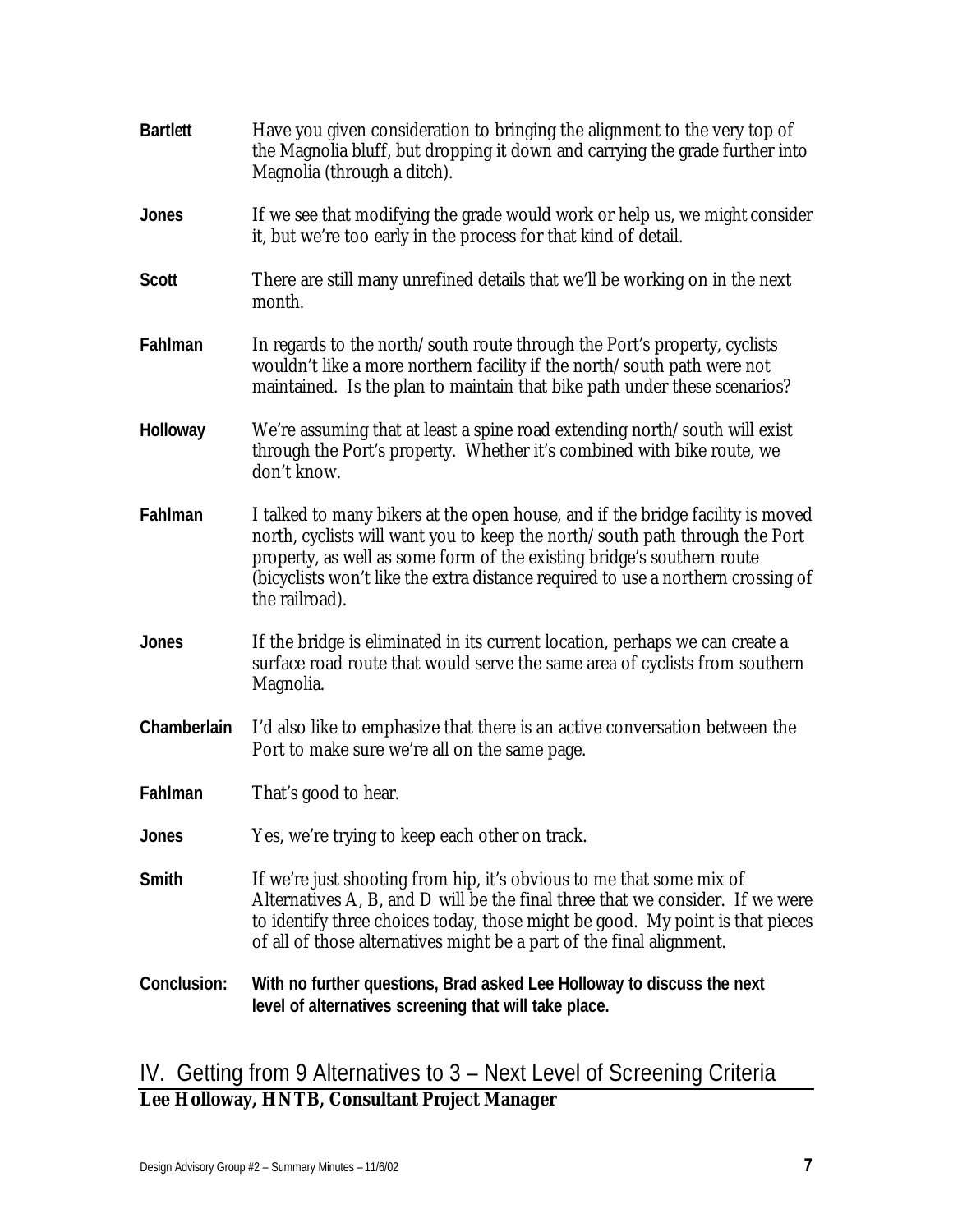Lee explained that the project team is now trying to establish criteria to help the project team select three final alternatives from the survivors presented at the meeting. The team has not decided that these same criteria will be used to determine a final preferred alternative. Rather, the criteria are designed to get the team from nine alternatives to three. Lee explained that the alignment drawings would be distributed to the team, who will begin applying the criteria that are developed. Project team members will probably do additional studies of these alignments, and when the team comes back together, they'll have a better idea what impacts are associated with each alignment. That's how the criteria will be used to screen down to three alternatives.

Lee stated that the key question becomes: What's important to evaluate? The project team created criteria for four different categories, including environmental, traffic, urban design, and cost issues. The idea is that the team will be able to evaluate the alternatives for each criterion and be able to sum up impacts in the right-hand column. The back page of the criteria packet summarizes the results of the four categories, which will help the team identify the top three alignments of the nine survivors. This summary page will also list major advantages and disadvantages of each alignment (see Attachment 4 for *Preliminary Alternative Environmental Evaluation*).

**Conclusion: Lee introduced Richard Butler to present the environmental criteria and asked the advisory group to pay attention to whether the project team has covered what they need to cover, or has missed anything.** 

## IV(a). Environmental

#### **Richard Butler, Shapiro and Associates**

Richard described the twelve environmental characteristics that the project team will be evaluating in the next month. He explained that the measures for evaluating impacts would be uniform for all four categories of criteria. The text provided at the end of each criteria matrix talks about how the project team will work through each assessment. Please see Attachment X, *Preliminary Alternative Environmental Evaluation*, for the list of environmental criteria and explanatory text.

| Coney   | Will we look at these things like air quality for times when one of the three<br>access points are closed and the other two are more crowded? I would<br>suggest that you do. If we choose an alternative without a fourth access<br>point, then this is relevant. |
|---------|--------------------------------------------------------------------------------------------------------------------------------------------------------------------------------------------------------------------------------------------------------------------|
| Samdahl | That is jumping ahead of ourselves a little. We will look at every intersection<br>when we evaluate the final three alternatives, but at this level we will do a<br>more general evaluation.                                                                       |
| Jones   | We'll talk about it more as a project team.                                                                                                                                                                                                                        |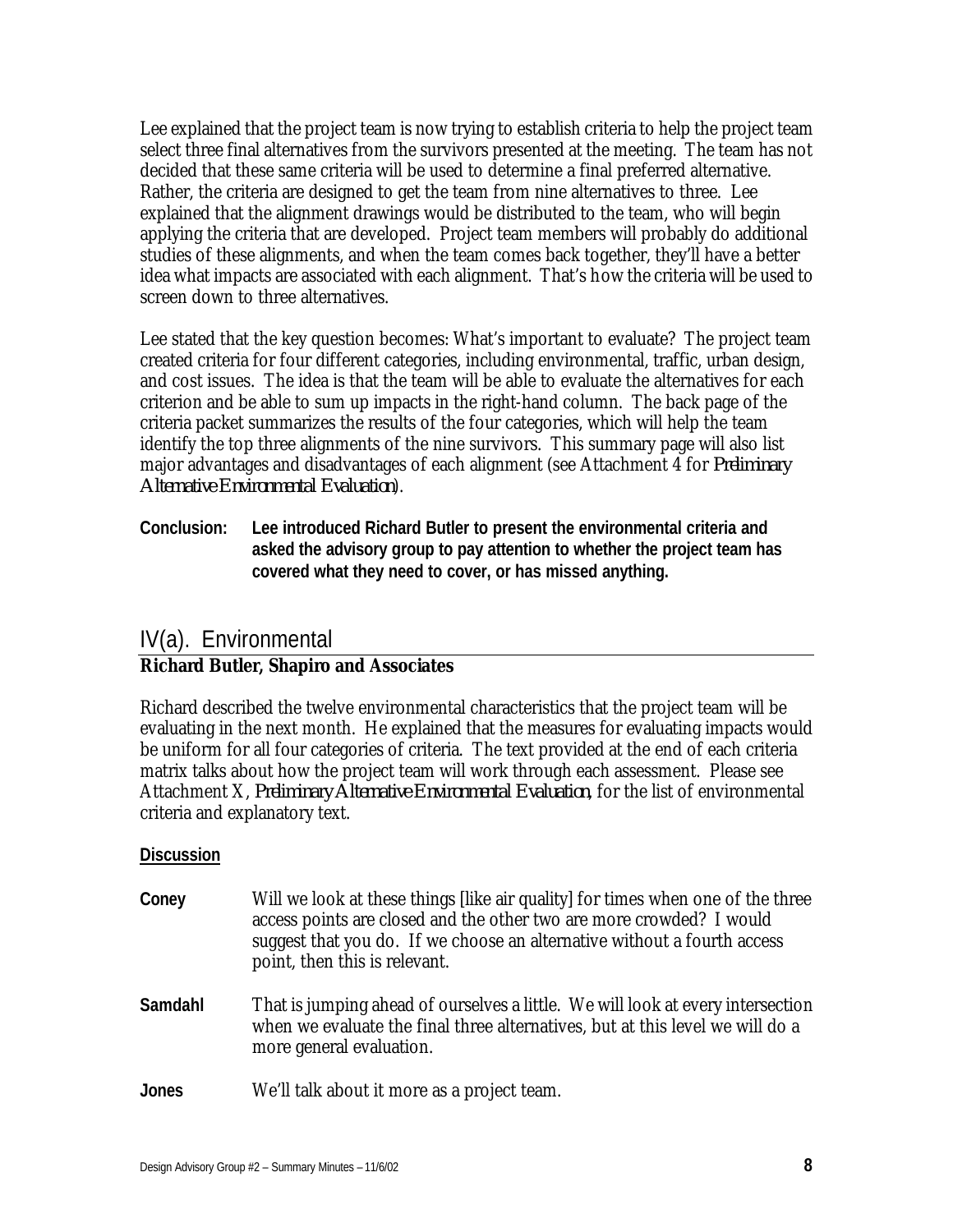| Kenworthy     | What is your definition of a "community facility"? I asked last month about<br>utilities. Does your definition of community facilities take utilities [and the<br>cost of their relocation into account?                                                                                      |
|---------------|-----------------------------------------------------------------------------------------------------------------------------------------------------------------------------------------------------------------------------------------------------------------------------------------------|
| Holloway      | "Community facilities" doesn't take utilities into account. We know where<br>utilities are located, but we don't yet know where things like bridge pilings<br>will be located. We recognize that utilities are important, but we're too early<br>to evaluate those things.                    |
| <b>Butler</b> | In this context, community facilities refers to actual buildings and structures<br>that might be used, like a park building.                                                                                                                                                                  |
| Kenworthy     | Where and when will utilities be considered and evaluated?                                                                                                                                                                                                                                    |
| Holloway      | When we're trying to go from three to one alternative, and know where<br>pilings and other facility structures will be located.                                                                                                                                                               |
| Conclusion:   | The project team will discuss whether air quality impacts associated with the<br>closure of one of the three access points should be evaluated at this point.<br>With no additional questions, Richard invited Don Samdahl to present<br>criteria associated with traffic and transportation. |

### IV(b). Traffic **Don Samdahl, Mirai Associates**

Don explained that the project team had just finished developing a traffic model based upon existing City of Seattle models and is now coming up with forecasts for 2010 and 2030. He then described the ten traffic criteria that have been developed. Please see Attachment 4, *Preliminary Alternative Environmental Evaluation*, for the list of traffic criteria and explanatory text.

| Samdahl         | We will rely on the engineering team to help us evaluate railroad impacts, for<br>example relocating rail yard facilities.                                       |
|-----------------|------------------------------------------------------------------------------------------------------------------------------------------------------------------|
| <b>Holloway</b> | Yes. For example, we may choose to build a facility between the railroad<br>tower and rail yard, so we will need to look at how that might impact<br>operations. |
| Samdahl         | Based on what I heard Eric say, we might need to split bicycle impacts into<br>two separate issues.                                                              |
| Fahlman         | Yes. The north/south bicycle route through the Port now is great. It's my<br>understanding that the paths around the side of Magnolia and through the            |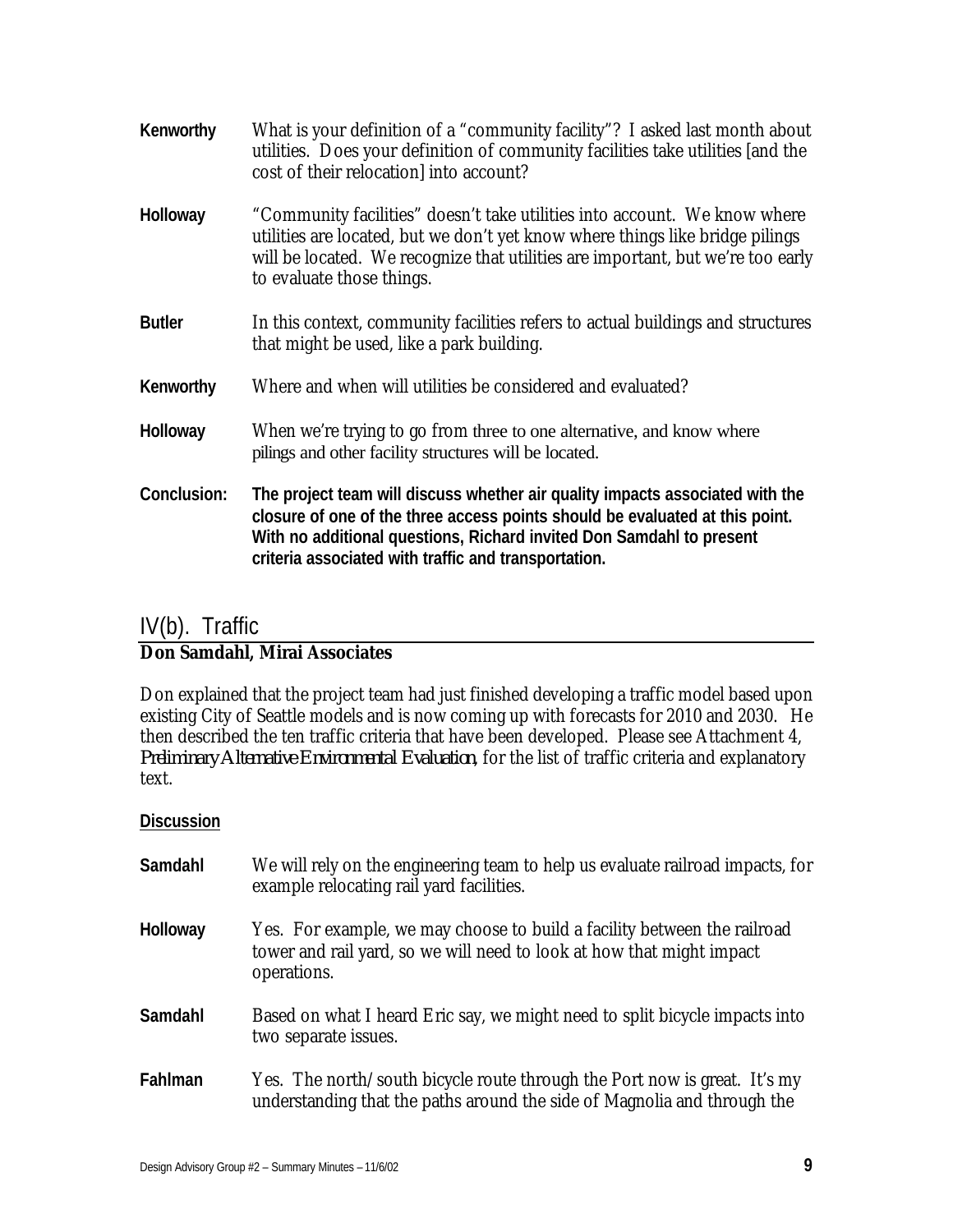|             | waterfront parks are not used for commuting purposes (those coming from<br>the south of Magnolia use the existing Magnolia Bridge). I would<br>recommend evaluating two groups of cyclists: (1) those using the<br>north/south route through the Port (or along 15 <sup>th</sup> Avenue), and those<br>coming from or through southern Magnolia. |
|-------------|--------------------------------------------------------------------------------------------------------------------------------------------------------------------------------------------------------------------------------------------------------------------------------------------------------------------------------------------------|
| Samdahl     | Grade is also a concern to bicyclists, which we will be looking at.                                                                                                                                                                                                                                                                              |
| Coney       | It would be good to have a representative from the monorail on our design<br>advisory group to help coordinate transit evaluations. There will be<br>questions about whether feeder buses might be used in conjunction with the<br>monorail.                                                                                                     |
| Hoff        | The project team is on board with finding a monorail representative for the<br>advisory group if the initiative passes.                                                                                                                                                                                                                          |
| Chamberlain | Is the waterfront streetcar still being considered?                                                                                                                                                                                                                                                                                              |
| Jones       | Ethan Malone, the city's waterfront streetcar project manager, is being kept<br>abreast.                                                                                                                                                                                                                                                         |
| Coney       | I would suggest an additional criterion: Alternative access (via the Port, an<br>emergency access route, or other fourth access point). This would take into<br>account the needs of freight, commuters, etc., and the degree to which a<br>potential (affordable) additional access point could be provided.                                    |
| Conclusion: | The project team will split the bike evaluation criterion into two categories<br>(one for N/S routes, the other for routes from southern Magnolia). The team<br>will also add an "alternative access" criterion to look at, in part, the fourth<br>access point issue. Don then invited Lesley Bain to present the urban<br>design criteria.     |

### IV(c). Urban Design

### **Lesley Bain, Weinstein Copeland Architects**

Lesley explained that urban design criteria are slightly different creatures: they are less about numbers and more about being the "guardian of the qualitative" (e.g., supporting quality of life). She explained that the team would be using pie charts to symbolize impacts, rather than specific numbers. Please see Attachment 4, *Preliminary Alternative Environmental Evaluation*, for the list of urban design criteria and explanatory text.

#### **Discussion**

**Coney** I would encourage you to consider the challenge of providing undercover transfer stations for people between Metro buses and the monorail.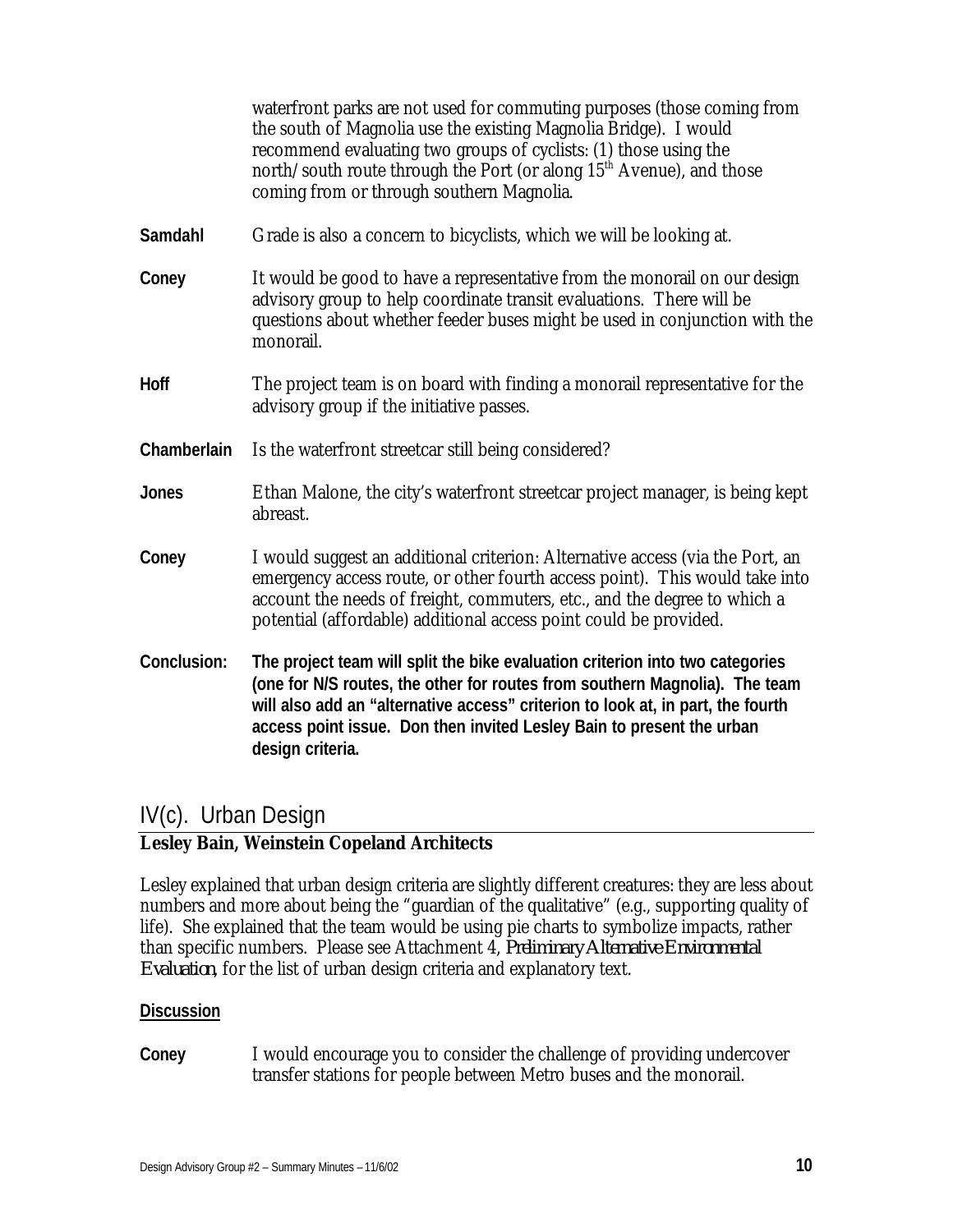**Conclusion: Lesley reintroduced Lee to present the suite of cost criteria.**

# IV(d). Costs

#### **Lee Holloway, HNTB**

Lee explained that cost is the last category that the project team will evaluate. The evaluation will be largely relative (rather than absolute, which would be too difficult at this stage). Please see Attachment 4, *Preliminary Alternative Environmental Evaluation*, for the list of cost criteria and explanatory text.

#### **Discussion**

**Chamberlain** Does the cost evaluation include the tank farm and related remediation costs? The tank farm was built in 1913, and the tanks don't have lined bottoms, so contamination is definitely an issue. Parts of the project area were also Navy property and landfill [which indicate possible hazardous waste issues]. **Holloway** Yes. It should be noted that these nine surviving alternatives attempt to avoid the tank farm due to the high cost of cleaning up that property. Whether we can accurately identify overall soil remediation costs I don't know. We will do some drilling when get to three final alternatives, which will allow us to better estimate remediation costs. **Coney** I propose including another cost criteria that measures the cost of providing a fourth access point. There are a variety of ways a fourth access point could be provided (e.g., two separate facilities, splitting one route into a "Y" shape, etc.), and the cost for these should be factored in. **Chamberlain** Some of the alignments go through a terminal actively used for businesses; where will costs for business displacement be recorded? **Holloway** Those costs will be captured in the environmental mitigation portion. **Kenworthy** I want to emphasize that it's more than just the business costs of the building structure, but also operating expenses. We need to look a t tax impacts to the City. When the project potentially affects operating businesses, it can have an impact on the city's coffers. Even if we can't measure those kinds of costs this early, we need to identify the problems and keep them in mind. **Bain** How would you think about factoring in the potential for future growth and development? **Kenworthy** I don't know, but we do need to think about impacts. I want to make sure that they stay in the collective conscience of our group as we proceed.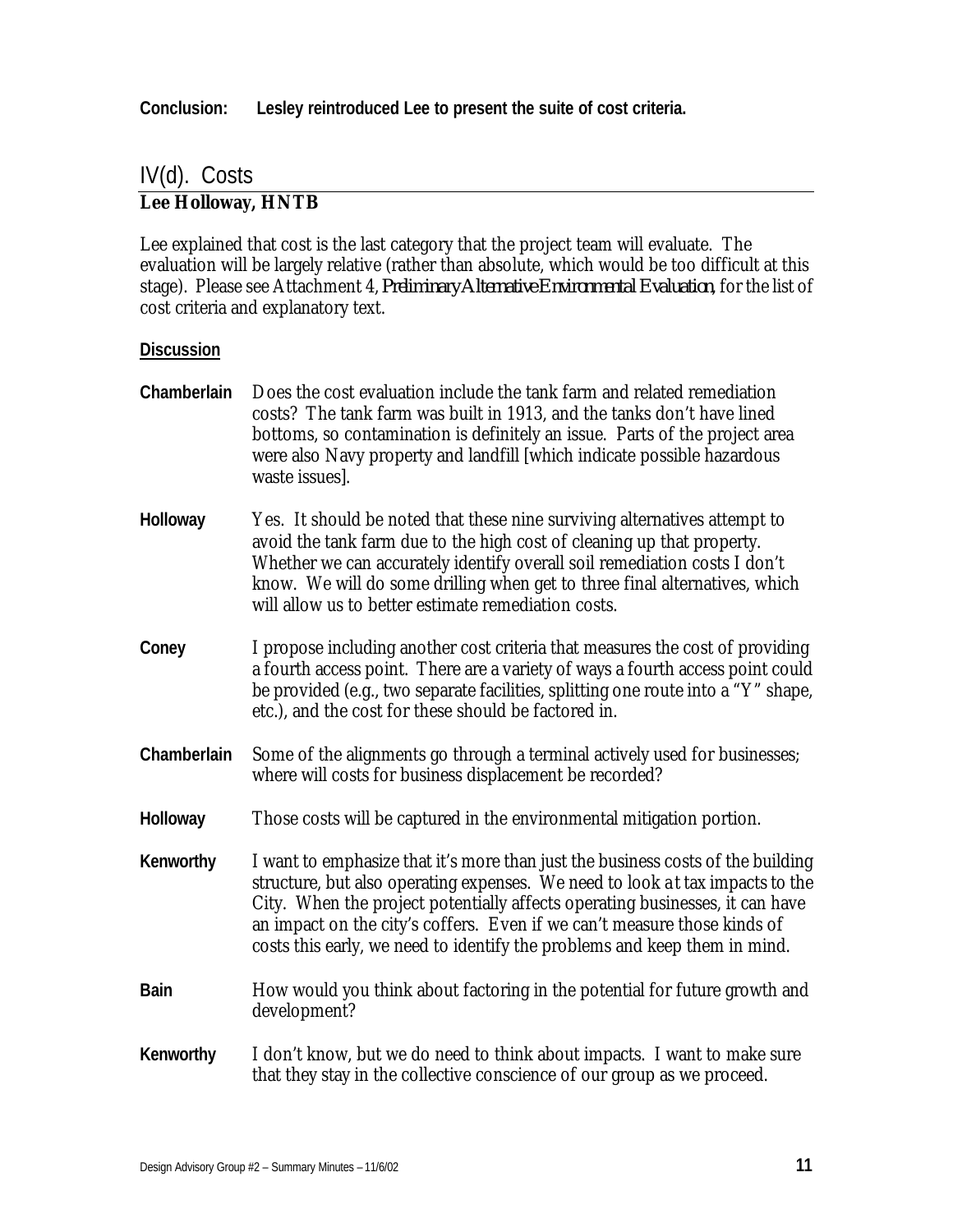**Jones** There are federal regulations that dictate how we mitigate for the displacement of businesses that will capture most costs of getting a business re-established somewhere else (which would have a negative impact on the city if the business were relocated outside of the city). **Kenworthy** Your statement prompts a related thought for me. Moving businesses could have implications for the marine cluster economy we have established on the local waterfront. For example, City Ice and Trident Seafood are keystone companies and major employers in the Interbay area that contribute to the cluster economy. Moving a business that is part of that cluster to another location could undermine something bigger than the sum of its parts. Maybe this issues falls into the area Lesley is addressing, urban design, but it might actually be broader than that and related to regional economy. We need to look at the impacts of shutting down and moving a business that impacts the maritime cluster economy. **Holloway** It's too early to evaluate those impacts, but we will develop that criterion later. **Kenworthy** OK, but I do think it's important that we establish the criterion now and keep it in mind as we move forward (even if we can't accurately measure it). **Holloway** Yes, we should keep it in mind as we pick alternatives, even if can't evaluate it, just as we should for the fourth access point. **Kenworthy** That will be our challenge. I'm just worried that if we don't raise the issue now, a door will be shut later. Our obligation is to raise issues early on. **Holloway** That's a good point. Maybe taking criteria off the list that we can't yet measure (like utilities) is wrong. Maybe we should keep a comprehensive list of everything we need to keep in mind as we move forward, even if it's too early to accurately measure some criteria. **Kenworthy** Yes, I think we should develop a conceptual framework so that at an appropriate time, we can remember to evaluate criteria that we couldn't at an earlier stage. **Conclusion: The project team will add a criterion that addresses the cost of providing a fourth access point. The team will also consider including criteria that cannot yet be measured as a way to keep them in the collective conscience (e.g., utilities, cluster economy impacts, etc.).**

### V. Public and Closing Comments

### **Brad Hoff**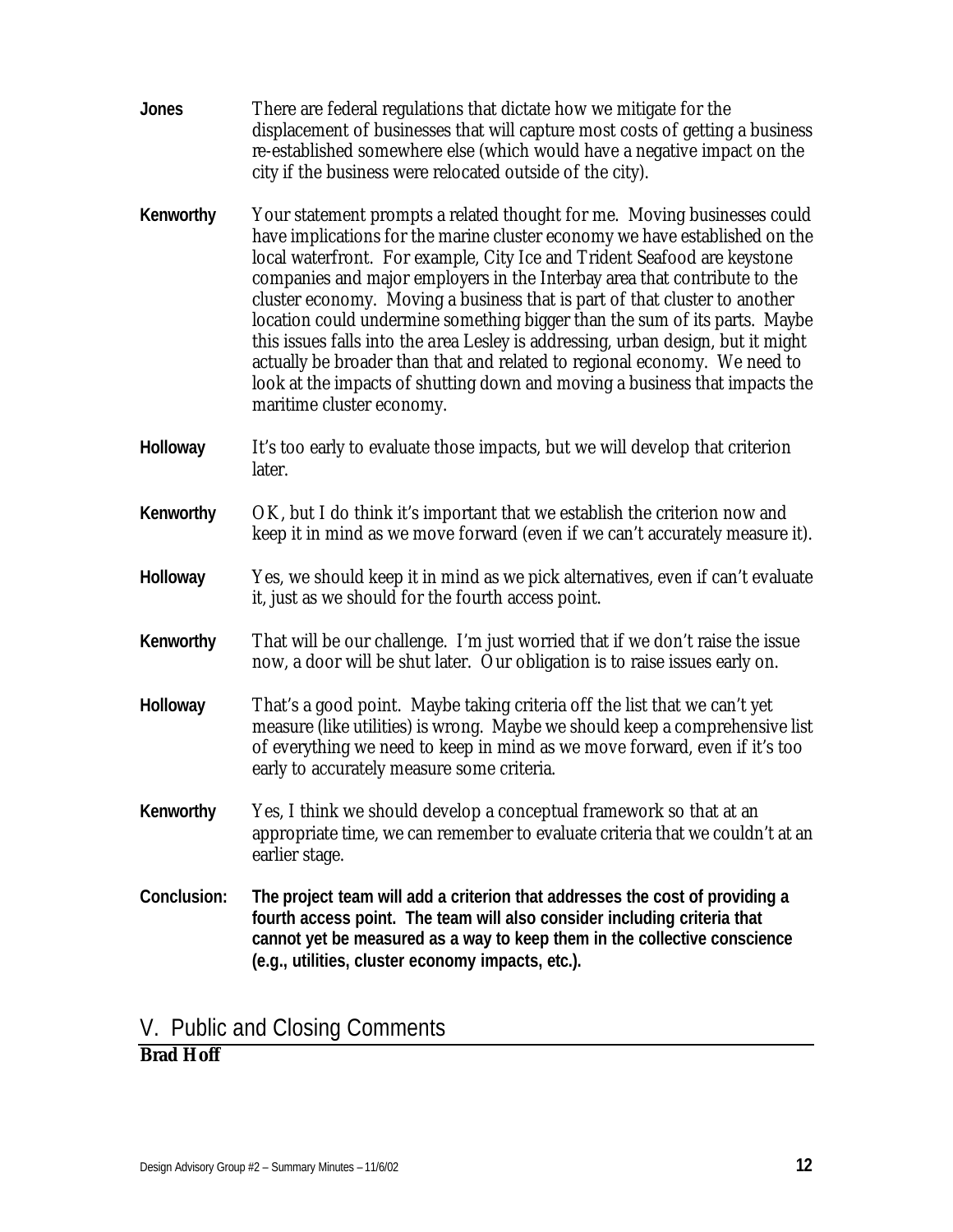Brad Hoff invited the public to contribute any thoughts or feedback. There were no comments from the audience, so Brad asked each member of the design advisory committee to comment on whether the draft criteria were comprehensive, or if the project team was missing anything.

| Fahlman          | From a biking perspective, yes, the criteria do cover our interests. From a<br>global perspective, I think that the fourth access point should be considered<br>as a separate criterion for all of the categories (it's been added to two<br>categories, but we should study it generally, not specifically).                                                                                                                                                |
|------------------|--------------------------------------------------------------------------------------------------------------------------------------------------------------------------------------------------------------------------------------------------------------------------------------------------------------------------------------------------------------------------------------------------------------------------------------------------------------|
| <b>Holmstrom</b> | I'm impressed with this process, and think that the project team is really<br>listening to people. I'm feeling heard, and I think others are also feeling<br>heard. I'm grateful to be part of this process.                                                                                                                                                                                                                                                 |
| Lorentzen        | I agree with Bob, and think the presentations were great. I'd also like to<br>reinforce the issue of emergency vehicle access. The fire station that serves<br>eastern Magnolia is actually on the east side of 15 <sup>th</sup> Avenue, so Dravus is a<br>very important corridor to consider.                                                                                                                                                              |
| Montaño          | I'm impressed with the high professional standard of these presentations.<br>Nothing has been left up in air, and I like this process very much. I see great<br>potential as we proceed.                                                                                                                                                                                                                                                                     |
| Kenworthy        | Thanks. The presentations and work you are doing are great.                                                                                                                                                                                                                                                                                                                                                                                                  |
| Griffin          | I'm thinking about this project from the perspective of funding the<br>construction and maintenance of the bridge. It's interesting for me to see<br>lengths, sizes, etc., of the early alternatives proposed. The bridge<br>replacement money we have couldn't cover what we're talking about here.<br>Throwing all that together and in light of obtaining funding, it will be<br>interesting to see how these ideas work. This is an interesting process. |
| Coney            | Because I know you've heard me about the fourth access point, I'll speak<br>from my position as the pedestrian board chairman (which I'll hold for the<br>next 48 hours). I hope that when we look at the bluff, marina, and railroad,<br>we look at the plus elements of pedestrian advantages (similar to those that<br>can be seen in Vancouver, BC). We could create a great facility and<br>environment along the waterfront for pedestrians.           |
| Chamberlain      | I'm anxious to see the next iteration of alternatives, where pieces of these<br>nine are joined together, and to see what happens along the existing bridge<br>alignment.                                                                                                                                                                                                                                                                                    |
| Holloway         | Does the Port have a problem with our team drawing a straight line through<br>the property to represent the north/south spine of a surface road system?                                                                                                                                                                                                                                                                                                      |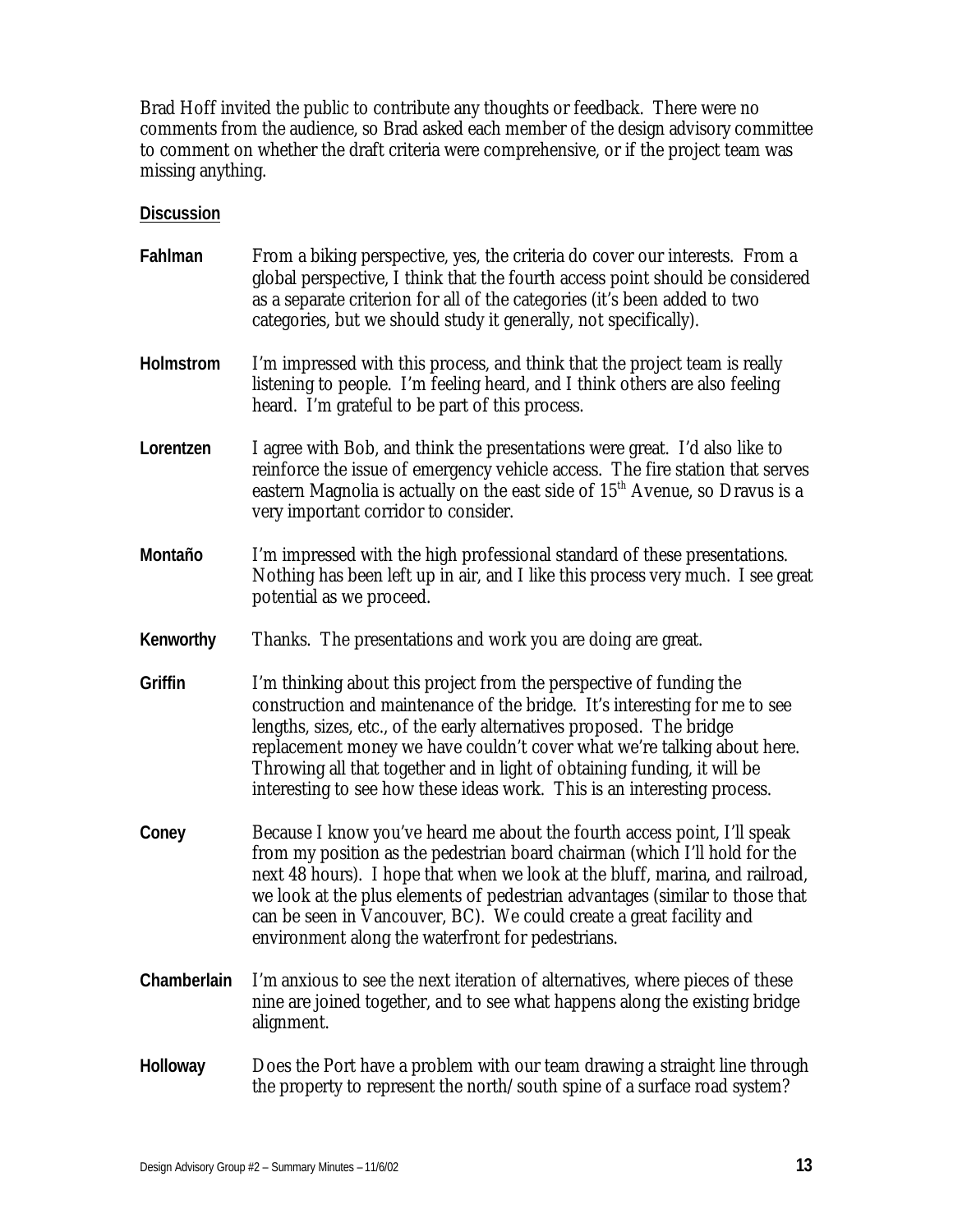| Chamberlain     | Let's sit down with Mark Griffin to identify a representative road that you<br>can use.                                                                                                                                                                                                                                                                                                                                                           |
|-----------------|---------------------------------------------------------------------------------------------------------------------------------------------------------------------------------------------------------------------------------------------------------------------------------------------------------------------------------------------------------------------------------------------------------------------------------------------------|
| Holloway        | We'll set up a meeting.                                                                                                                                                                                                                                                                                                                                                                                                                           |
| Callhoun        | Thank you for making your presentations so clear. I think this is something I<br>can take back to the people I work with to get input.                                                                                                                                                                                                                                                                                                            |
| Smith           | I'm impressed with this process so far. If it continues like this, then I think<br>we'll all come out ahead. We're on the same page so far.                                                                                                                                                                                                                                                                                                       |
| <b>Hoff</b>     | The hard work is about to begin, and now the project team starts the heavy<br>lifting. The next design advisory group meeting will be here [Magnolia<br>United Church of Christ, 3555 W. McGraw] on Dec 4 <sup>th</sup> from 4:00 to 6:00<br>PM. We will send out the work that we've done and an agenda as early as we<br>can. Also mark your calendars for the second Open House on December 5 <sup>th</sup><br>at the Blaine School cafeteria. |
| Chamberlain     | The project team is also visiting the Port Commission during public session<br>on December 10 <sup>th</sup> .                                                                                                                                                                                                                                                                                                                                     |
| <b>Jones</b>    | We're confident that we'll have three final alternatives to present to the Port<br>at that time.                                                                                                                                                                                                                                                                                                                                                  |
| <b>Bartlett</b> | I'd like to support John's statement about the elevated extension on the<br>waterfront. It seems that there are so many things to do there to make it an<br>attraction for pedestrians, bikes, and cars. It could be a short extension, a<br>wood pier structure like the circular drive in Long Beach, California. It<br>would be very inexpensive and aesthetically pleasing to those living nearby.                                            |
| Jones           | We could also buy people out who have property there and have minimal<br>impact on beach.                                                                                                                                                                                                                                                                                                                                                         |
| Conclusion:     |                                                                                                                                                                                                                                                                                                                                                                                                                                                   |
|                 | The project team will add a criterion addressing the fourth access point to all<br>categories.                                                                                                                                                                                                                                                                                                                                                    |
| ٠               | Holloway will set up a meeting between Seattle and the Port to develop a<br>conceptual north/south road through the Port's property.                                                                                                                                                                                                                                                                                                              |
| ш               | The next design advisory group meeting will be at the Magnolia United<br>Church of Christ (3555 W. McGraw) from 4:00 to 6:00 PM on December 4.                                                                                                                                                                                                                                                                                                    |

**The second open house will be held on December 6 at the Blaine School cafeteria from 5:30 to 8:30.**